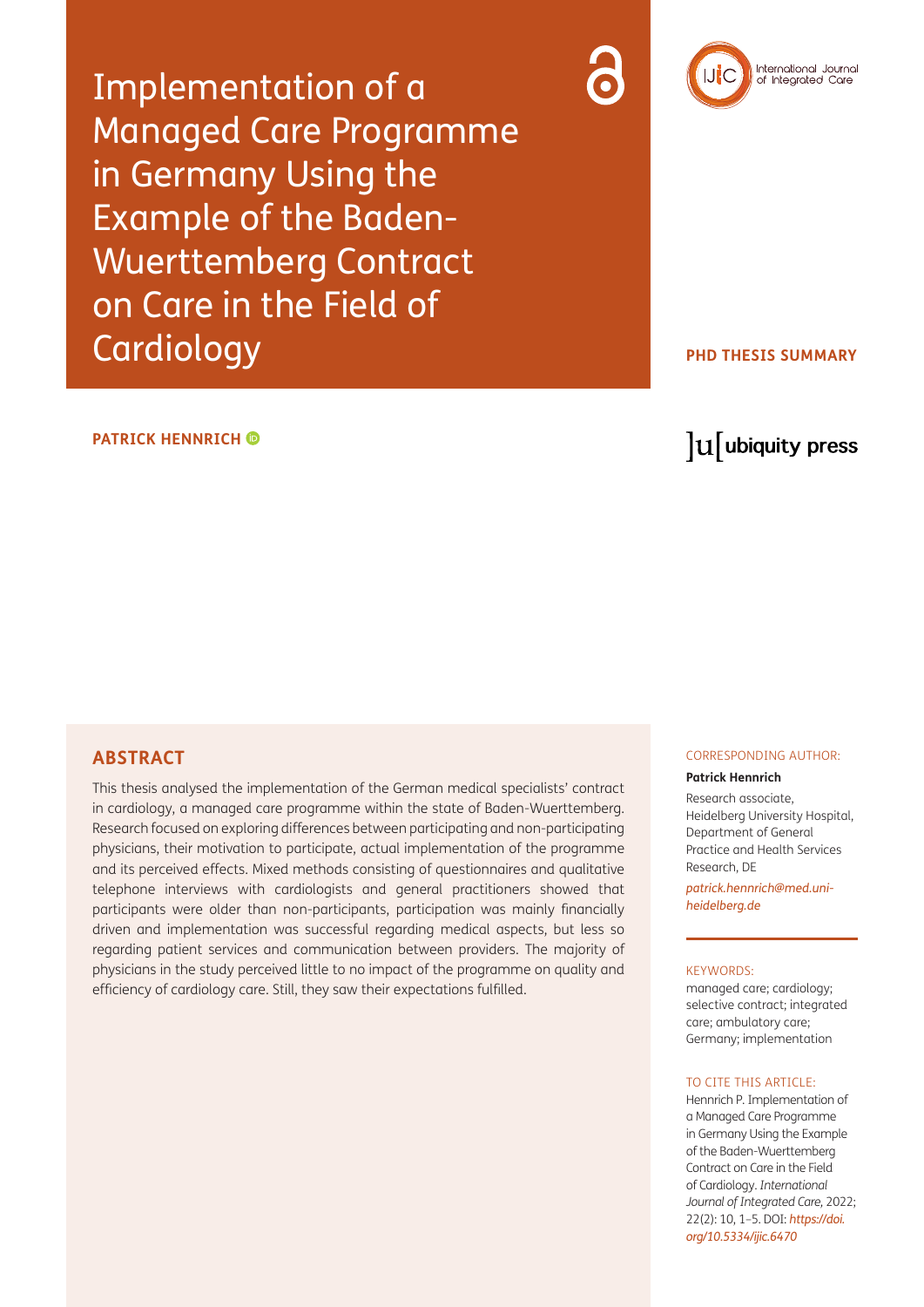## **INTRODUCTION**

In 2009, two German health insurers introduced the medical specialists' contract in cardiology (cardiology programme) within the state of Baden-Wuerttemberg (approximately 11 million inhabitants). This managed care programme is the first selective contract in Germany targeted at medical specialists in ambulatory health care. As a medical specialists' counterpart to general practitioner(GP)-centred care, it aims for efficient, high quality cardiovascular care, coordinated between medical specialists and GPs in the ambulatory sector. Key features of the programme include quality-related requirements for medical specialists, strict adherence to clinical guidelines and standardized means and regulations for communication between GPs and medical specialists. Participating physicians receive a higher reimbursement than in usual care. Patients, in turn, are promised the overall benefit of improved cardiology care as well as mainly access-related services, such as faster appointments compared to usual care [1].

The cardiology programme is the first one of its kind in Germany and subsequent selective contracts for other medical fields were designed in a similar fashion. Still, no evaluation of the cardiology programme had taken place yet. This thesis aimed to understand implementation of this selective contract and to ultimately allow for an assessment of whether and how managed care programmes can be successfully implemented in Germany and how they are implemented de-facto. The thesis examined four specific research questions: 1) Are there systematic differences between physicians who participate in the programme and those who do not? 2) What motivates physicians to participate in the cardiology programme and what are barriers? How are the initial motives and expectations of participating physicians related to the programme's aims in this regard? 3) How are the contents of the programme actually implemented by participating medical specialists and cooperating GPs? What is the role of context factors for the implementation? 4) To what degree do participating physicians perceive effects of the programme on patient care?

## **METHODOLOGY**

The study was performed using a mixed-methods approach. The qualitative phase included telephone interviews with practice-based medical specialists active in cardiology care inside and outside the programme as well as GPs inside and outside GP-centred care. The quantitative phase included written questionnaires for practice-based medical specialists active in cardiology care inside and outside the programme as well as GPs in GP-centred care.

## **MAIN RESULTS**

Telephone interviews were conducted with 23 medical specialists inside and 11 medical specialists outside the cardiology programme. Furthermore, 18 GPs inside and 8 GPs outside GP-centred care were interviewed. The written questionnaire was completed by 75 medical specialists inside and 21 medical specialists outside the cardiology programme as well as 73 GPs participating in GP-centred care.

Medical specialists participating in the cardiology programme were significantly older than nonparticipants (on average +8.6 years in the qualitative study (95%–CI[3.49; 13.71];  $t(30) = 3.44$ ;  $p = 0.002$ ), and +3.9 years in the quantitative study (95%–CI[0.49; 7.22];  $t(94) = 2.27$ ;  $p = 0.025$ ). Additionally, they cooperated with significantly more GPs (on average +37 GPs (95%– CI[5.71; 68.79];  $t(89) = -2.35$ ,  $p = 0.021$ )). Participation in the cardiology programme was largely financially driven (named by 80.0% of the participating medical specialists as one of three main reasons for their participation). Care-related aspects, such as a desire to improve certain elements of patient care (named by 10.7%- 33.3% of participating medical specialists) or to improve cooperation with GPs (named by 17.3% of participating medical specialists), were considered important by fewer respondents. Non-participants mainly perceived barriers to participation originating from concerns about additional administrative (66.7%) and financial burden (28.6%) in the programme [[2\]](#page-3-0).

Implementation of the cardiology programme was heterogeneous: Purely care-related elements of the programme, such as adherence to clinical guidelines and preferred prescription of generic medication were comprehensively implemented by participating physicians, but also by usual care providers outside of the programme. Regarding access to care for participating patients, waiting times for appointments exceeded the programme's limits in 63.0% of the practices. Physicians identified the high numbers of participating patients as a barrier to timely access. Discrepancies were also found for cooperation- and communication-related requirements when it comes to working with GPs: Implementation on both sides varied with respect to contents and quality: Reports were transmitted significantly faster than in usual care (Fisher's Exact Test =  $8.31$ ,  $p = 0.030$ ,  $n = 94$ ; Cramer-V  $= 0.30$ ,  $p = 0.042$ ) – meanwhile, the pre-structured report forms provided for GPs were used regularly by only about 23% of physicians. Relevant context factors that affected implementation were regional aspects and especially the structure and staffing of the individual practices [\[3](#page-3-1)].

Regarding effects of the cardiology programme on health care, physicians by the majority perceived vague effects or none at all. Still, 70.27% of participating physicians stated that their own expectations regarding the programme were met. For physicians who named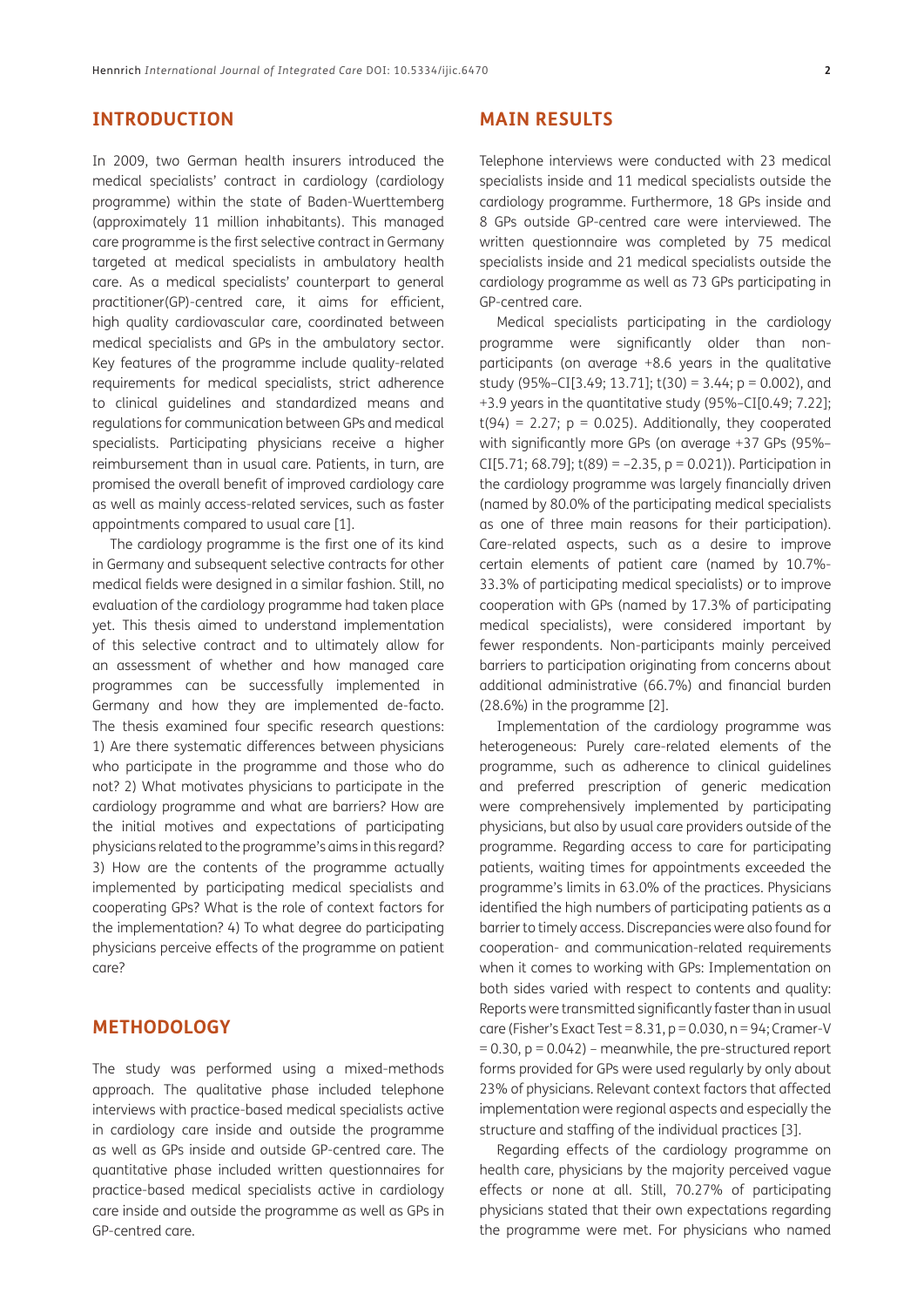financial aspects as a motive to participate there was a positive association between the motive and the degree to which their expectations were met (Fisher's Exact Test = 15.11,  $p = 0.001$ ,  $n = 73$ ). The same goes for those who participated because they expected additional, diagnostic possibilities (Fisher's Exact Test =  $7.94$ ,  $p = 0.041$ ,  $n = 73$ ).

## **IMPLICATIONS**

The thesis showed that managed care per se can be feasible in the German context. However, the results suggested that certain obstacles need to be recognized beforehand: Physicians might be motivated to participate in a managed care programme for financial reasons rather than medical reasons. This demands caution, since in a worst-case scenario, such motives can result in a focus on financial aspects at the expense of patient care [[4,](#page-3-2) 5]. On the other hand, higher reimbursement can also be used to extend one's own services in patient care [\[6–](#page-3-3)[8](#page-3-4)] and is known as a crucial incentive in managed care [[9](#page-3-5), [10\]](#page-3-6).

For actual implementation of managed care, the results showed that time-sensitive services beyond usual care require careful planning of capacities, so their availability is ensured even when there are high numbers of participating patients. Inconsistent implementation of cooperation-related aspects then suggested a low practicability of the cooperation requirements with a resulting de-facto redesign by the physicians [[11](#page-3-7)–[14](#page-3-8)]. Managed care that bridges the gap between general practice and specialist care can foster integration of both sides through improved communication – however, the results made it questionable whether sudden, fundamental changes of communication means, such as the introduction of pre-structured report forms, bear any additional value. Here, utilizing already existing structures (and probably introducing smaller, more gradual changes) might be preferable.

Finally, the participating physicians perceived little effect of the programme on health care. Later, this has partly been backed up by research on the outcomes of the cardiology programme: There were fewer hospitalisations and a positive effect of participation on mortality for some patients. However, the results were not clearly linked to the cardiology programme itself, since the researchers could not rule out a selection bias introduced by the physicians regarding which patients were made aware of the programme [\[15–](#page-3-9)17]. The federal agency that funded the evaluation therefore did not recommend the programme to be implemented on a larger scale [\[18](#page-3-10)].

These ambiguous outcomes and little differences to usual care suggest that the quality of usual cardiology

care might already be high and that the cardiology programme simply does not tackle actual gaps in ambulatory cardiology care in Germany. Managed care that aims at bridging gaps in a certain field within the ambulatory sector can only reach this aim when these deficits and gaps are identified beforehand. In this regard, future programmes might want to involve patients and the public in the design phase to ensure a broader perspective on possible gaps in ambulatory care and to ensure that patients' needs are understood and covered. In Germany, future research and similar programmes also should consider focusing on integration of care in larger regions with explicit differences in quality and availability of care that go beyond a single state, such as they still can be found between East and West Germany.

#### **FUNDING INFORMATION**

The process evaluation underlying this thesis was funded by the Innovationsfonds beim Gemeinsamen Bundesausschuss [Innovation Fund of the Federal Joint Committee] under grant number 01VSF16003. The funder was neither involved in the study design, nor in the collection/analysis/interpretation of the data, the writing or the decision to submit the thesis summary for publication.

## **COMPETING INTERESTS**

The author has no competing interests to declare.

#### **AUTHOR AFFILIATION**

**Patrick Hennrich***[orcid.org/0000-0001-5924-047X](https://orcid.org/0000-0001-5924-047X)* Research associate, Heidelberg University Hospital, Department of General Practice and Health Services Research, DE

#### **REFERENCES**

1. **AOK Baden-Württemberg, MEDIVERBUND Dienstleistungs GmbH, BNK Service GmbH, Bundesverband niedergelassener Kardiologen e.V. – Landesverband Baden-Württemberg, Berufsverband niedergelassener fachärztlich tätiger Internisten e.V., MEDI Baden-Württemberg e.V.** Vertrag zur Versorgung im Fachgebiet der Kardiologie in Baden-Württemberg gemäß § 73 c SGB V [Contract on care in the field of cardiology in Baden-Wuerttemberg according to § 73 c SGB V]; 2009 Dec. [cited 2020 8 May]; updated 2021 1 Jan]. Available from: *[https://www.medi-verbund.de/wp-content/](https://www.medi-verbund.de/wp-content/uploads/2021/01/2021-01-01_Gesamtvertrag_Kardio.pdf) [uploads/2021/01/2021-01-01\\_Gesamtvertrag\\_Kardio.pdf](https://www.medi-verbund.de/wp-content/uploads/2021/01/2021-01-01_Gesamtvertrag_Kardio.pdf)*. [in German].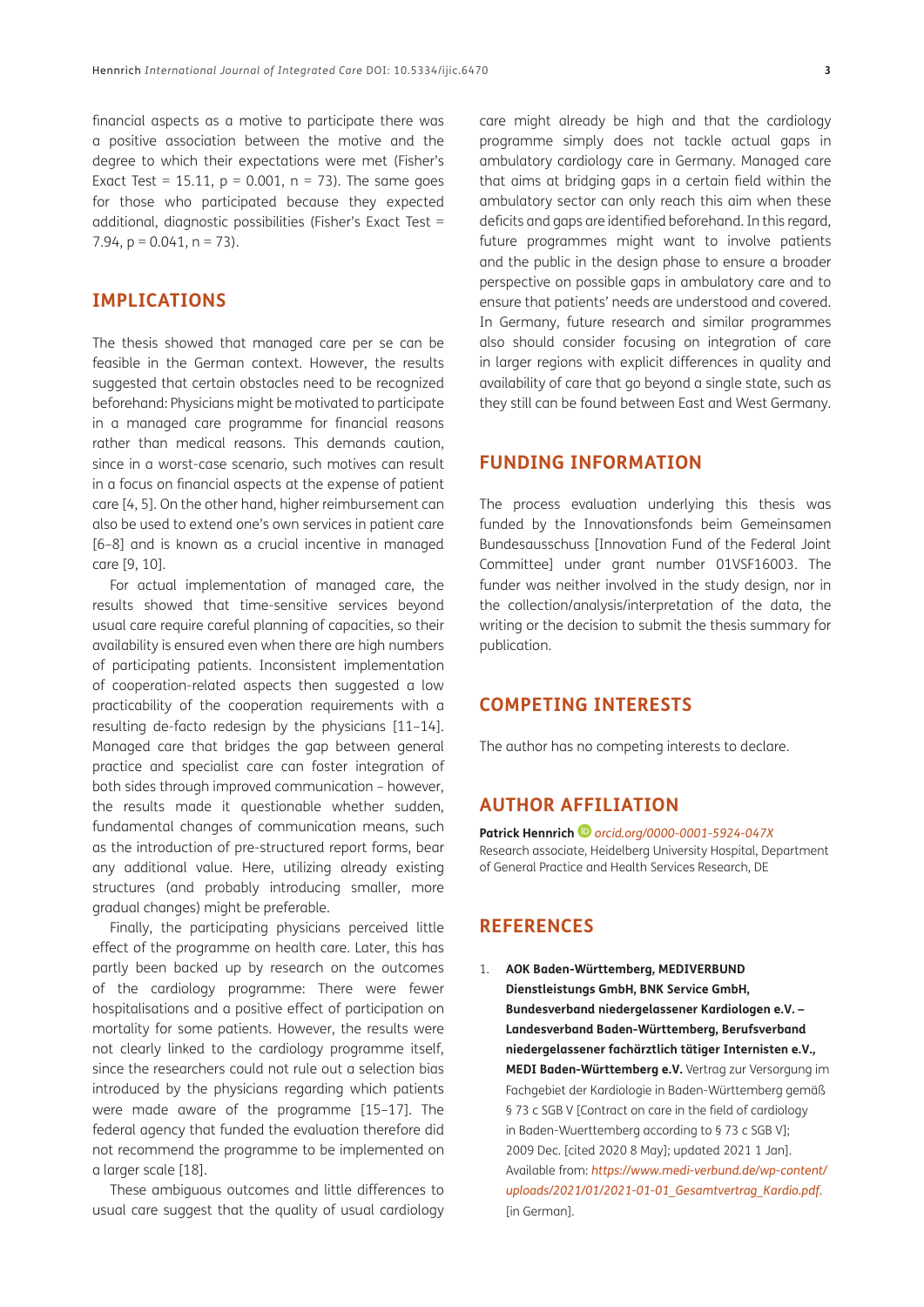- <span id="page-3-0"></span>2. **Hennrich P, Bolter R, Wensing M.** Influences on Physicians' Participation in Coordinated Ambulatory Cardiology Care: A Mixed-Methods Study. *International Journal of Integrated Care*. 2020; 20(4): 17. DOI: *[https://doi.](https://doi.org/10.5334/ijic.5495) [org/10.5334/ijic.5495](https://doi.org/10.5334/ijic.5495)*
- <span id="page-3-1"></span>3. **Hennrich P, Bolter R, Wensing M.** Implementing coordinated ambulatory cardiology care in southern Germany: a mixed-methods study. *BMC Health Services Research*. 2019; 19(1): 976. DOI: *[https://doi.org/10.1186/](https://doi.org/10.1186/s12913-019-4832-4) [s12913-019-4832-4](https://doi.org/10.1186/s12913-019-4832-4)*
- <span id="page-3-2"></span>4. **Janus K, Amelung V.** Integrierte Versorgung im Gesundheitswesen – Anreizorientierte Vergütungssysteme für Ärzte. [Integrated care in health care – incentive-oriented remuneration systems for physicians]. *Zeitschrift Führung und Organisation*. 2004; 73(6): 304–11. [in German].
- 5. **Brekke KR, Holmås TH, Monstad K, Straume OR.** Do treatment decisions depend on physicians' financial incentives? *Journal of Public Economics*. 2017; 155: 74–92. DOI: *<https://doi.org/10.1016/j.jpubeco.2017.09.012>*
- <span id="page-3-3"></span>6. **Flodgren G, Eccles MP, Shepperd S, Scott A, Parmelli E, Beyer FR.** An overview of reviews evaluating the effectiveness of financial incentives in changing healthcare professional behaviours and patient outcomes. *Cochrane Database of Systematic Reviews*. 2011; 7. DOI: *[https://doi.](https://doi.org/10.1002/14651858.CD009255) [org/10.1002/14651858.CD009255](https://doi.org/10.1002/14651858.CD009255)*
- 7. **Teleki SS, Damberg CL, Pham C, Berry SH.** Will financial incentives stimulate quality improvement? Reactions from frontline physicians. *American Journal of Medical Quality*. 2006; 21(6): 367–74. DOI: *[https://doi.](https://doi.org/10.1177/1062860606293602) [org/10.1177/1062860606293602](https://doi.org/10.1177/1062860606293602)*
- <span id="page-3-4"></span>8. **Tsiachristas A.** Financial Incentives to Stimulate Integration of Care. *International Journal of Integratred Care*. 2016; 16(4): 8. DOI: *<https://doi.org/10.5334/ijic.2532>*
- <span id="page-3-5"></span>9. **Shmueli A, Stam P, Wasem J, Trottmann M.** Managed care in four managed competition OECD health systems. *Health Policy*. 2015; 119(7): 860–73. DOI: *[https://doi.](https://doi.org/10.1016/j.healthpol.2015.02.013) [org/10.1016/j.healthpol.2015.02.013](https://doi.org/10.1016/j.healthpol.2015.02.013)*
- <span id="page-3-6"></span>10. **Rischatsch M, Zweifel P.** What do physicians dislike about managed care? Evidence from a choice experiment. *The European Journal of Health Economics*. 2013; 14(4): 601– 13. DOI: *<https://doi.org/10.1007/s10198-012-0405-8>*
- <span id="page-3-7"></span>11. **Rice RE, Rogers EM.** Reinvention in the Innovation Process. *Knowledge: Creation, Diffusion, Utilization*. 1980; 1(4): 499– 514. DOI: *<https://doi.org/10.1177/107554708000100402>*
- 12. **Draper DA, Hurley RE, Lesser CS, Strunk BC.** The changing face of managed care. *Health Affairs (Millwood)*. 2002; 21(1): 11–23. DOI: *<https://doi.org/10.1377/hlthaff.21.1.11>*
- 13. **Duijmelinck D, van de Ven W.** What can Europe learn from the managed care backlash in the United States? *Health Policy*. 2016; 120(5): 509–18. DOI: *[https://doi.org/10.1016/j.](https://doi.org/10.1016/j.healthpol.2016.03.010) [healthpol.2016.03.010](https://doi.org/10.1016/j.healthpol.2016.03.010)*
- <span id="page-3-8"></span>14. **Robinson JC.** The End of Managed Care. *Journal of the American Medical Association*. 2001; 285(20): 2622–8. DOI: *<https://doi.org/10.1001/jama.285.20.2622>*
- <span id="page-3-9"></span>15. **Sawicki O, Mueller A, Glushan A, Wicke F, Karimova K, Gerlach F, Wensing M, Smetak N, Bosch R, Beyer M.** Intensified ambulatory cardiology care - effects on mortality and hospitalisation: a comparative observational study. *Scientific Reports*. 2020; 10. DOI: *[https://doi.](https://doi.org/10.1038/s41598-020-71770-9) [org/10.1038/s41598-020-71770-9](https://doi.org/10.1038/s41598-020-71770-9)*
- 16. **Wicke F, Sawicki O, Karimova K, Glushan A, Beyer M, Ditscheid B, Freytag A, Günther W, Breitkreuz T, Hennrich P, Bölter R, Wensing M, Enzmann J, Tomaschko K.** Ergebnisbericht - Evaluation zum Facharztvertrag Kardiologie gemäß § 73c SGB V [Result report – evaluation of the medical specialists' contract in cardiology according to § 73c SGB V]; 2020a. [cited 2022 8 March]. Available from: *[https://innovationsfonds.g-ba.de/downloads/](https://innovationsfonds.g-ba.de/downloads/beschluss-dokumente/12/2020-06-25_Evaluation-Kardiologie-Vertrag_Ergebnisbericht.pdf) [beschluss-dokumente/12/2020-06-25\\_Evaluation-](https://innovationsfonds.g-ba.de/downloads/beschluss-dokumente/12/2020-06-25_Evaluation-Kardiologie-Vertrag_Ergebnisbericht.pdf)[Kardiologie-Vertrag\\_Ergebnisbericht.pdf](https://innovationsfonds.g-ba.de/downloads/beschluss-dokumente/12/2020-06-25_Evaluation-Kardiologie-Vertrag_Ergebnisbericht.pdf)* [in German].
- 17. **Wicke F, Sawicki O, Karimova K, Glushan A, Beyer M, Ditscheid B, Freytag A, Günther W, Breitkreuz T, Hennrich P, Bölter R, Wensing M, Enzmann J, Tomaschko K.** Schlussbericht - Evaluation zum Facharztvertrag Kardiologie gemäß § 73c SGB V [Final report - evaluation of the medical specialists' contract in cardiology according to § 73c SGB V]; 2020b. [cited 2022 8 March]. Available from: *[https://](https://neueversorgung.de/images//PDF/20200117_01VSF16003_Schlussbericht_finale_Fassung.pdf) [neueversorgung.de/images//PDF/20200117\\_01VSF16003\\_](https://neueversorgung.de/images//PDF/20200117_01VSF16003_Schlussbericht_finale_Fassung.pdf) [Schlussbericht\\_finale\\_Fassung.pdf](https://neueversorgung.de/images//PDF/20200117_01VSF16003_Schlussbericht_finale_Fassung.pdf)* [in German].
- <span id="page-3-10"></span>18. **Hecken J.** Beschluss des Innovationsausschusses beim Gemeinsamen Bundesausschuss gemäß § 92b Absatz 3 SGB V zum abgeschlossenen Projekt Evaluation Kardiologie-Vertrag (01VSF16003) [Decision of the innovation board at the Federal Joint Comittee according to § 92b section 3 SGB V on the completed project evaluation cardiology contract (01VSF16003)]; 2020. [cited 2022 March 08]. Available from: *[https://innovationsfonds.g-ba.](https://innovationsfonds.g-ba.de/downloads/beschluss-dokumente/11/2020-06-25_Evaluation-Kardiologie-Vertrag.pdf) [de/downloads/beschluss-dokumente/11/2020-06-25\\_](https://innovationsfonds.g-ba.de/downloads/beschluss-dokumente/11/2020-06-25_Evaluation-Kardiologie-Vertrag.pdf) [Evaluation-Kardiologie-Vertrag.pdf](https://innovationsfonds.g-ba.de/downloads/beschluss-dokumente/11/2020-06-25_Evaluation-Kardiologie-Vertrag.pdf)* [in German].